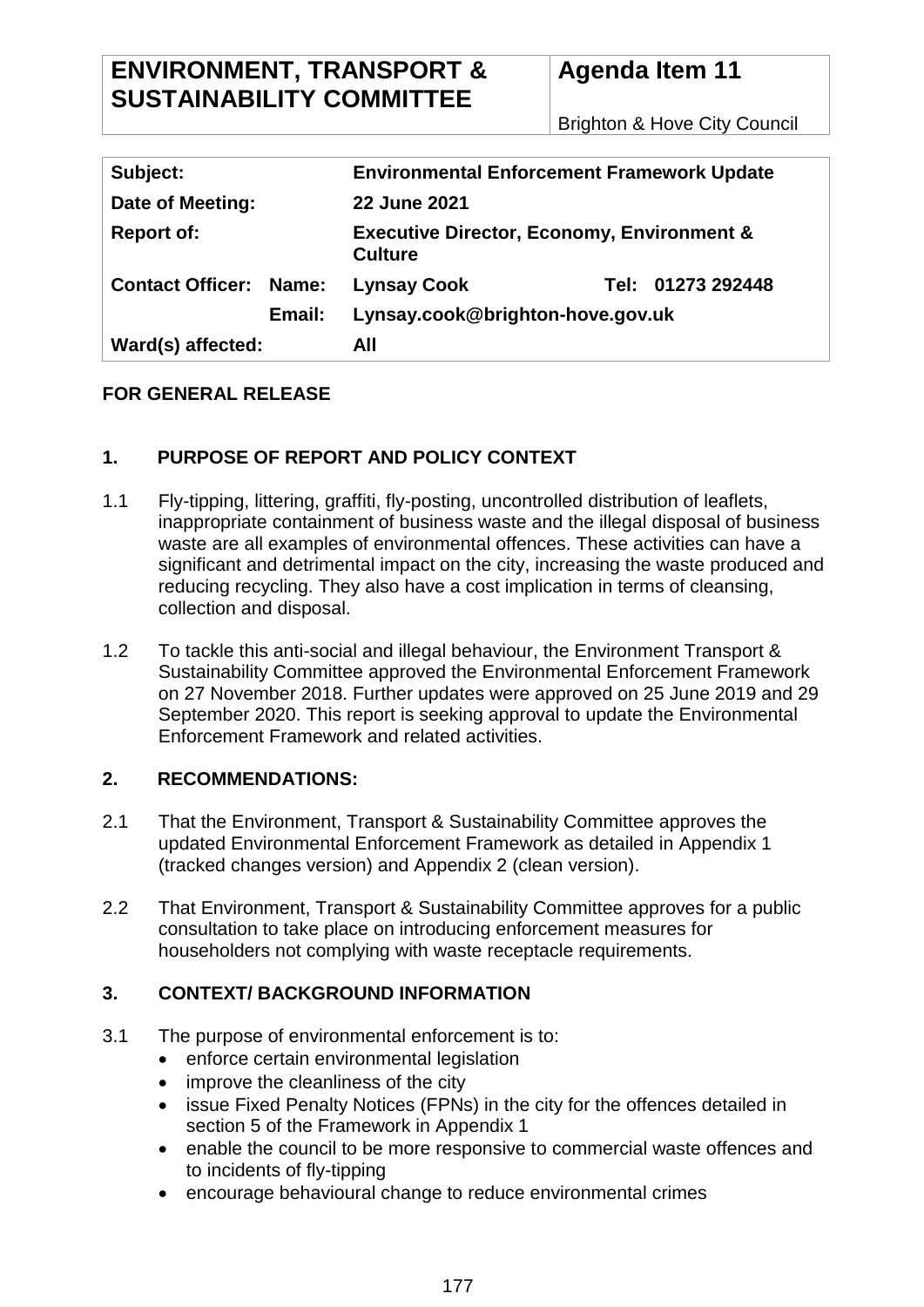- minimise waste clean-up and disposal
- 3.2 The Environmental Enforcement Framework is reviewed on a regular basis to consider additional offences to be included to address anti-social and illegal behaviour and to minimise waste clean-up and disposal costs. This update includes additional offences for inclusion following the public consultation on commercial bins on the highway and more information on the application of the Dogs Exclusion Control Order.
- 3.3 As per the legislation, the income from fines paid are used to cover the costs of the environmental enforcement service. Any surplus income is ring-fenced to spend on environmental improvement projects in line with legal requirements.
- 3.4 As new enforcement activity is introduced to the Environmental Enforcement Framework, consideration will need to be given to increasing the number of Environmental Enforcement Officers. As the service is self-funding this needs to be balanced against the generation of fine income.

## Commercial bins on the highway

3.5 Subject to the recommendations in the Commercial bins on the highway report being approved by Members, the Framework will be updated to include relevant offences. The offences will become live on 1 February 2022.

#### Dogs Exclusion Control Order

- 3.6 Following feedback, the Framework has been updated to include the details of the land for where Dog Exclusion Control Orders apply. The areas are detailed in section 14 of the Framework.
- 3.7 The inclusion of Dog Control Orders in the Framework was approved at Environment, Transport & Sustainability Committee on 29 September 2020, following the agreement to continue the use of Public Space Protection Orders at Tourism, Equalities, Communities & Culture Committee on 24 September 2020.

#### Household waste bin offences

- 3.8 Following feedback and some concerns about the use of household waste receptacles i.e. wheelie bins and boxes, Cityclean has been asked to explore whether household waste bin offences can be added to the Framework.
- 3.9 Section 46A of the Environmental Protection Act 1990 allows for FPNs to be issued where householders are causing harm to the local environment by not following the rules pertaining to household bins and boxes. As detailed in the [Defra guidance,](https://www.gov.uk/guidance/household-waste-bins-when-and-how-councils-may-issue-fixed-penalties) local authorities can issue a FPN when householders do not follow the waste collection rules and their failure to comply either:
	- Causes or is likely to cause a nuisance, or
	- Has a negative effect or is likely to have a detrimental effect on local amenities
- 3.10 FPNs can be issued if householders put waste out that: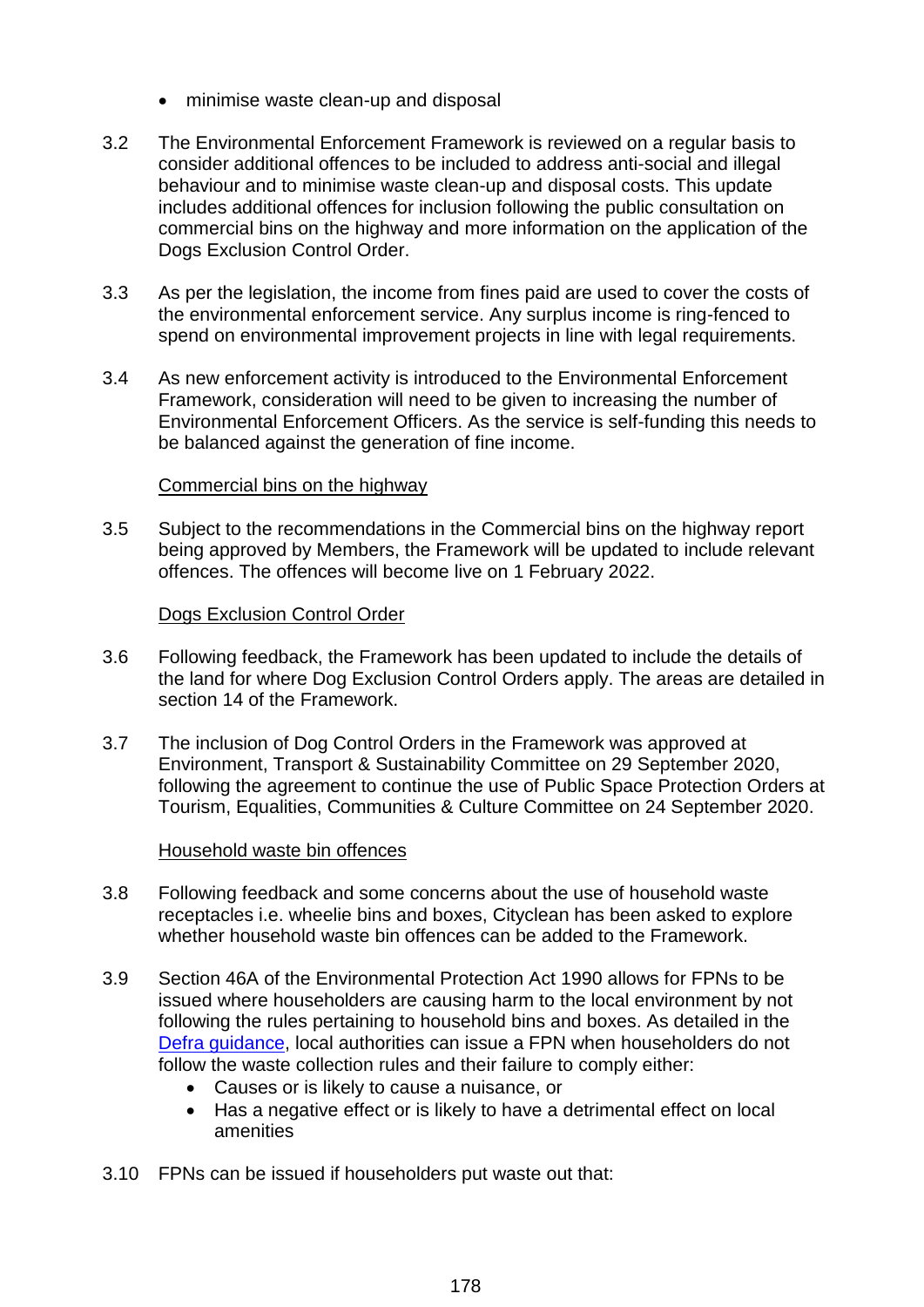- Causes an obstruction, such as forcing people using wheelchairs or buggies to walk on the road
- Restricts access to the pavement or street, for example leaving waste receptables (bins or boxes) out for several days
- Is likely to attract vermin, such as leaving bags or open receptables out days before a waste collection
- Is unsightly, such as overturned receptables being left
- 3.11 Three stages must be adhered to:
	- A written warning: explaining how the householder has broken the rules, how this has (or is likely) to cause a nuisance or have a negative effect on local amenities, what they must do, how long they've got to fix the problem and what will happen if they don't comply If the householder does not comply, the council can move to stage 2
		-
	- A notice of intent: telling the householder they may get a FPN, the reasons why and how much they'll have to pay
	- A final notice: can be issued 28 days after the notice of intent. Any feedback received from the householder must be considered before this happens.
- 3.12 A proportionate approach would be taken to any enforcement measures, considering local circumstances, such as available room to store a bin. Cityclean acknowledges that bins are issued to households where the only option is to store them on the highway.
- 3.13 Members are asked to approve for a public consultation to take place on enforcement measures for householders not complying with waste receptacle requirements.

## Service delivery

3.14 The pandemic meant that some environmental enforcement activities were suspended. The service has returned to business as usual operations and the following have been issued over the last 13 months:

| Offence                                    | <b>FPNs issued</b><br>01/04/2020-31/03/2021 | <b>FPNs</b> issued<br>01/04/2021-24/05/2021 |
|--------------------------------------------|---------------------------------------------|---------------------------------------------|
| Littering                                  | 871                                         | 171                                         |
| Littering from vehicles                    | 8                                           | 6                                           |
| <b>Unauthorised Flyering</b>               | 5                                           | 3                                           |
| Fly posting                                | 2                                           | 2                                           |
| Graffiti                                   | 5                                           | 1                                           |
| Fly-tipping                                | 499                                         | 81                                          |
| Disposing of commercial<br>waste illegally | 398                                         | 96                                          |
| Failure to produce waste<br>transfer note  | 98                                          | 32                                          |
| Non-compliance duty of<br>care certificate | 149                                         | 50                                          |
| Spitting, urinating or<br>defecating       | 25                                          | 17                                          |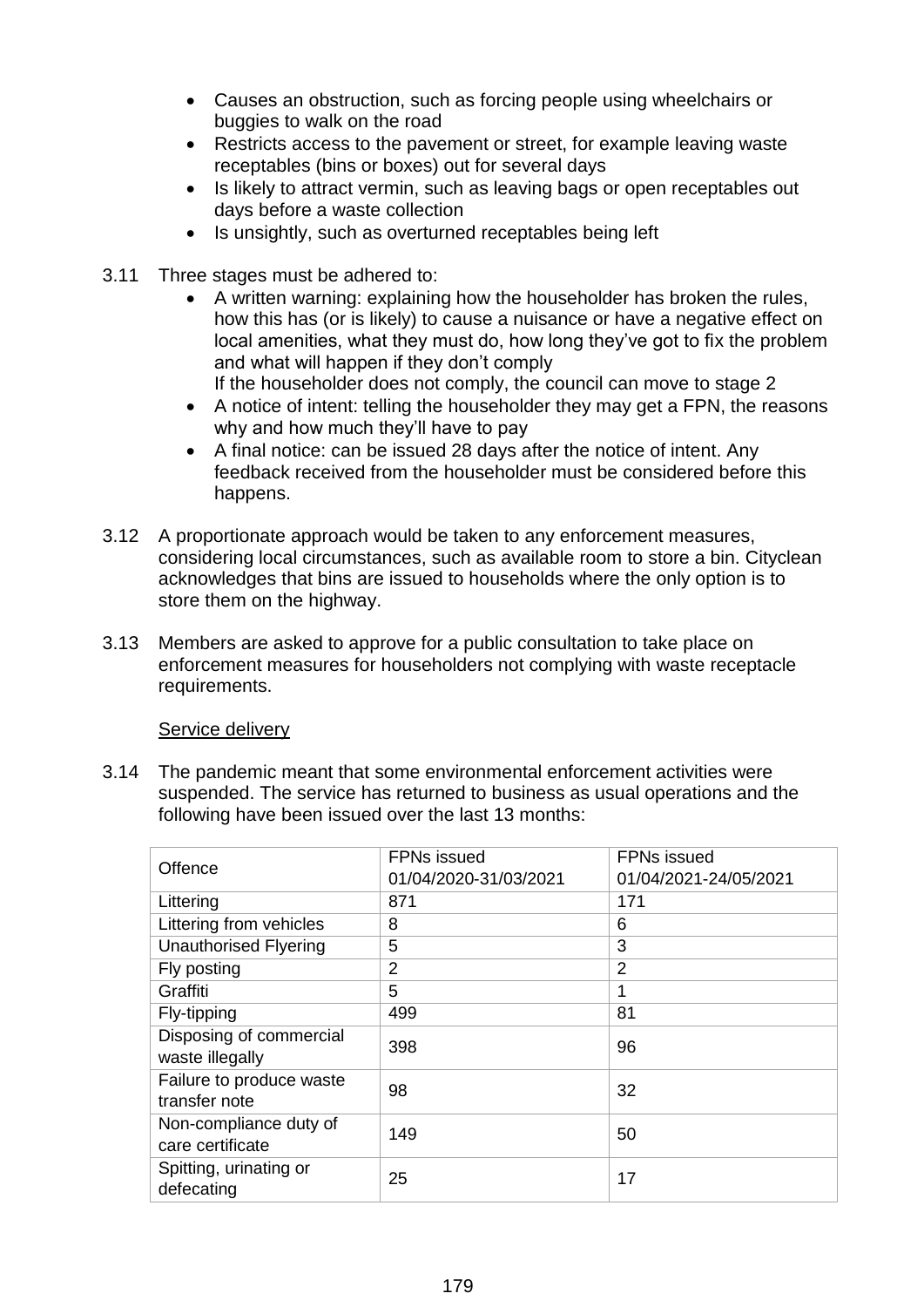| Dog fouling                |      |     |
|----------------------------|------|-----|
| Dogs on lead               |      |     |
| <sup>t</sup> Dog exclusion | 23   | 23  |
| <b>Total</b>               | 2087 | 482 |

3.1 Since October 2020, 14 mobile CCTV cameras have been installed at hotspot sites across the city. 185 FPNs have been issued to fly-tippers and there has been a noticeable difference in the cleanliness of these sites. Fly-tipping continues to be monitored and the cameras will be deployed to other areas as necessary.

# **4. ANALYSIS & CONSIDERATION OF ANY ALTERNATIVE OPTIONS**

- 4.1 If the Environmental Enforcement Framework is not approved or updated, offences will be carried out, but no enforcement measures in place.
- 4.2 The public consultation will seek views on measures for householders not complying with waste receptable requirements to reduce the nuisance and harm caused to the local environment.

# **5. COMMUNITY ENGAGEMENT & CONSULTATION**

- 5.1 Internal BHCC stakeholders have been consulted on the development of the Framework to date. The Framework complements the Highways Policy and the Delegated Powers assigned to Field Officers, which both deal with other areas of environmental enforcement.
- 5.2 The introduction of Dog Control Orders in the Framework has been subject to a public consultation on PSPOs. Community engagement on further aspects of environmental enforcement will be completed via the public consultation.
- 5.3 The Framework will continue to be regularly reviewed to consider stakeholder feedback and any changes will be brought back to Committee for approval.
- 5.4 The results of the public consultation on introducing enforcement measures for householders not complying with waste receptacle requirements will be presented to a future Environment, Transport & Sustainability Committee to inform future decision making.

# **6. CONCLUSION**

- 6.1 The Environmental Enforcement Service delivers the objectives as detailed in section 3.1. To enhance this, additional measures have been identified that will deliver those objectives.
- 6.2 The outcomes of the public consultation will be brought back to Committee for Members to approve the final approach, if any, for inclusion in the Environmental Enforcement Framework.

# **7. FINANCIAL & OTHER IMPLICATIONS:**

Financial Implications: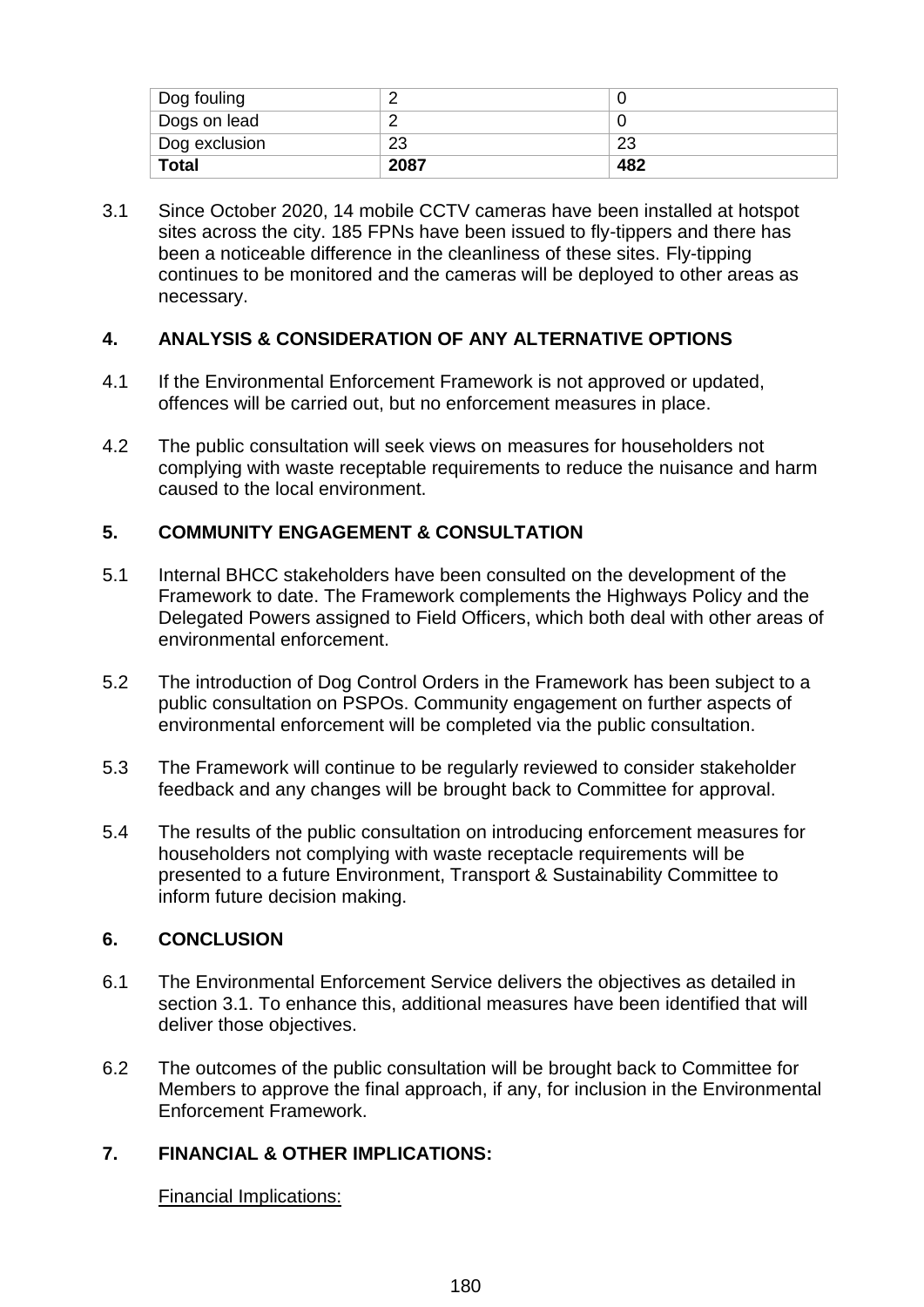7.1 There are no direct financial implications from the Environmental Enforcement Framework. Costs associated with public consultation regarding Household waste bin offences will be contained within existing City Clean Budgets. Any surplus income from Fixed Penalty Notices, as set in paragraph 3.3 of this report, are legally ring fenced to support specific environmental purposes. Additional spend is expected to be funded from additional income and any significant variation to budget will be reported as part of the council's monthly budget monitoring process.

*Finance Officer Consulted: John Lack Date: 09/06/2021*

## Legal Implications:

7.2 The Environmental Enforcement Framework sets out the statutory background to the environmental offences referred to therein. The statutory background to noncompliance with household waste receptacle requirements is referred to in this report.

*Lawyer Consulted: Hilary Woodward Date: 27/05/2021*

#### Equalities Implications:

7.3 As per the Environmental Enforcement Framework, a FPN will not be issued when enforcement action is inappropriate. This may include when the offender is vulnerable; for example, someone who is a rough sleeper or suffers from a mental impediment.

## Sustainability Implications:

7.4 Environmental enforcement activity improves the environment by reducing littering, dog fouling, fly-tipping, graffiti, fly-posting and littering associated with flyers. Enhancing the Environmental Enforcement Framework allows the council to further protect the environment from these detrimental activities.

## Crime & Disorder Implications:

7.5 Environmental enforcement addresses illegal and anti-social behaviour and has a beneficial impact on crime and disorder.

Corporate / Citywide Implications:

7.8 Environmental enforcement activities will make the city a more attractive place for residents and visitors and support the visitor economy.

# **SUPPORTING DOCUMENTATION**

## **Appendices:**

- 1. Updated Environmental Enforcement Framework (tracked changes)
- 2. Updated Environmental Enforcement Framework (clean)